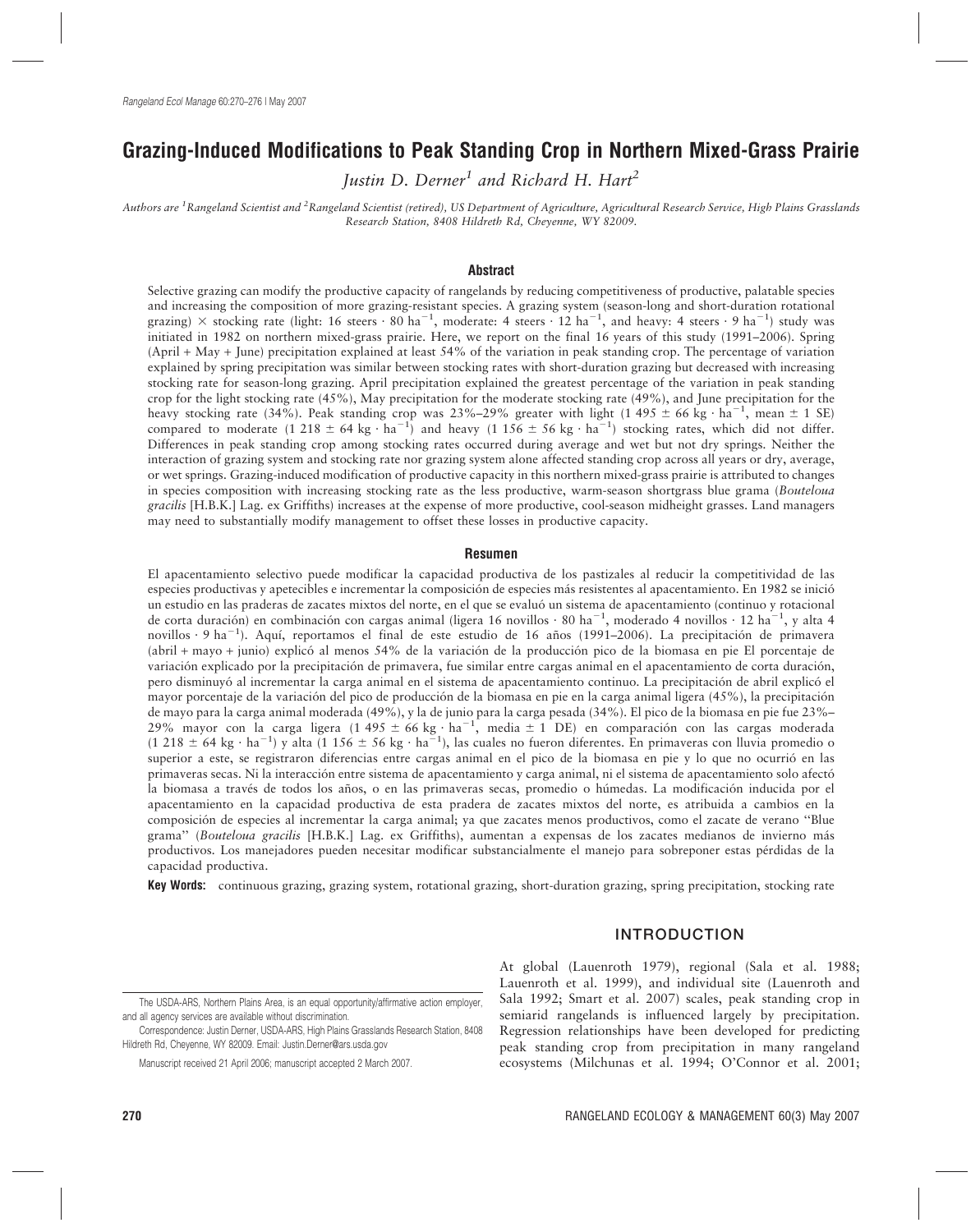Khumalo and Holechek 2005), and annual precipitation and peak standing crop were highly correlated (0.88) for 19 sites encompassing a shortgrass steppe to tallgrass prairie gradient in the Great Plains (Barrett et al. 2002). The productive capacity of northern mixed-grass prairie is influenced largely by spring precipitation because of dominance by the perennial coolseason midheight grasses western wheatgrass (Pascopyrum smithii [Rydb] A. Love) and needle-and-thread (Hesperostipa comata [Trin. & Rupr.] Barkworth) (Biondini and Manske 1996). Several regression relationships have been developed for predicting peak standing crop from spring precipitation in this rangeland ecosystem (Hart and Samuel 1985; Biondini and Manske 1996; Biondini et al. 1998; Heitschmidt et al. 1999; Andales et al. 2006). These studies, however, have not addressed long-term grazing-induced modifications to plant communities in the northern mixed-grass prairie through the decrease of perennial cool-season grasses and the resulting increase of perennial warm-season shortgrasses with increasing stocking rate (Manley et al. 1997). Subsequently, these modifications may influence the predictive ability of spring precipitation to estimate peak standing crop (Smart et al. 2007).

Although stocking rate is the primary management driving factor influencing vegetation responses in rangeland ecosystems (Manley et al. 1997; Rogers et al. 2005), short-duration rotational grazing has been extensively used in rangeland ecosystems with the objective of reducing the selectivity of grazing animals (i.e., patch grazing) that occurs with seasonlong grazing under low to moderate stocking rates (Teague and Dowhower 2003). This grazing system provides short times of concentrated grazing activity and longer times of recovery by moving livestock through a series of small paddocks, thereby providing greater managerial control over the frequency (but see Hart et al. 1993a) and uniformity but not intensity of defoliation (Gillen et al. 1990; Heitschmidt et al. 1990; Derner et al. 1994). However, most studies in the northern mixed-grass prairie have concluded that vegetation is largely nonresponsive to short-duration rotational grazing (Kirby and Webb 1986; Hart et al. 1988, 1993b; Hepworth et al. 1991; Biondini and Manske 1996; Manley et al. 1997).

Our objective in this study was to assess grazing-induced modifications to current-year peak standing crop of northern mixed-grass prairie. This study takes advantage of a longterm experiment in southeastern Wyoming in which peak standing crop data have been collected since 1982 (Hart et al. 1988; Manley et al. 1997). Here, we report on the final 16 years of this study (1991–2006). Our specific objectives were: 1) to determine relationships between spring precipitation and peak standing crop in pastures with long-term stocking rate and grazing system treatments and determine the influence of 2) stocking rate, 3) grazing system, and 4) stocking rate  $\times$  grazing system interactions on peak standing crop of northern mixed-grass prairie. We hypothesized that: 1) more variation in peak standing crop would be explained by spring precipitation with light compared to heavier stocking rates, as the light stocking rate has maintained a greater composition of perennial, cool-season grasses; 2) stocking rate but not grazing system will influence peak standing crop; and 3) effects of stocking rate on peak standing crop will be evident only when spring precipitation is average to above average, as soil water limitations override stocking rate in dry years.

# MATERIALS AND METHODS

### Site Description

An experiment was initiated in 1982 on northern mixed-grass prairie at the USDA–Agricultural Research Service High Plains Grasslands Research Station, approximately 7 km northwest of Cheyenne, Wyoming (lat  $41^{\circ}11'N$ , long  $104^{\circ}53'W$ ). Mean annual precipitation (132 years) is 381 mm with a peak in May. Soils are coarse and well drained, comprised mainly of Albinas, Ascalon, and Altvan loams (mixed mesic Aridic Agriustolls) and Cascajo gravelly loam (mixed mesic Aridic Calciorthid) (Stevenson et al. 1984). Vegetation is mainly grasses. Perennial cool-season graminoids include western wheatgrass, needle-and-thread, prairie junegrass (Koeleria macrantha [Ledeb.] J.A. Schultes), and needleleaf sedge (Carex duriuscula C.A. Mey). Blue grama (Bouteloua gracilis [H.B.K.] Lag. ex Griffiths) is the primary perennial warm-season grass, scarlet globemallow (Sphaeralcea coccinea [Nutt.] Rydb.) is the primary forb, and fringed sage (Artemisia frigida Willd.) is the primary subshrub. Warm-season grasses and forbs increase and cool-season grasses decrease with heavy stocking rates at this site (Manley et al. 1997).

### Grazing Treatments

In 1982, 2 grazing systems were initiated using a randomized block design on the study area that had previously been grazed very lightly by livestock and wildlife: 1) season-long continuous grazing, and 2) short-duration rotational grazing having 8 paddocks with 4 grazing cycles of approximately 2-, 3-, 5-, and 7-day grazing periods. All pastures were grazed for approximately 130 days (mid-June to mid-October) with yearling steers. Three stocking rates were applied to the season-long grazed pastures: light (16 steers  $\cdot$  80 ha<sup>-1</sup>, about 35% below NRCS-recommended rate), moderate (4 steers  $\cdot$  12 ha<sup>-1</sup>, the NRSC-recommended rate), and heavy (4 steers  $\cdot$  9 ha<sup>-1</sup>, 33% greater than the NRCS-recommended rate) (Hart et al. 1988). Moderate and heavy stocking rates were used for shortduration rotational grazing. Two pastures were used for each stocking rate  $\times$  grazing system combination with the exception of the lightly stocked, season-long grazed treatment because of limitations with the original pasture layout.

# Peak Standing Crop

In late July/early August each year, with the exception of 2000, peak standing crop was determined inside 4 (1991–2003) or 6  $(2004–2006)$  1.5-m<sup>2</sup> exclosures for each season-long grazed pasture. In addition, a total of 4 or 6 exclosures were randomly located across the 8 paddocks in each short-duration rotational grazing pasture. Peak standing crop was hand clipped from a 0.18-m2 quadrat to ground level in each exclosure or estimated using a capacitance meter reading that was converted to a peak standing crop value from a regression equation (Manley et al. 1997). Total current year plant biomass was separated from older biomass, dried at  $60^{\circ}$ C, and weighed. Exclosures were moved a random distance in a random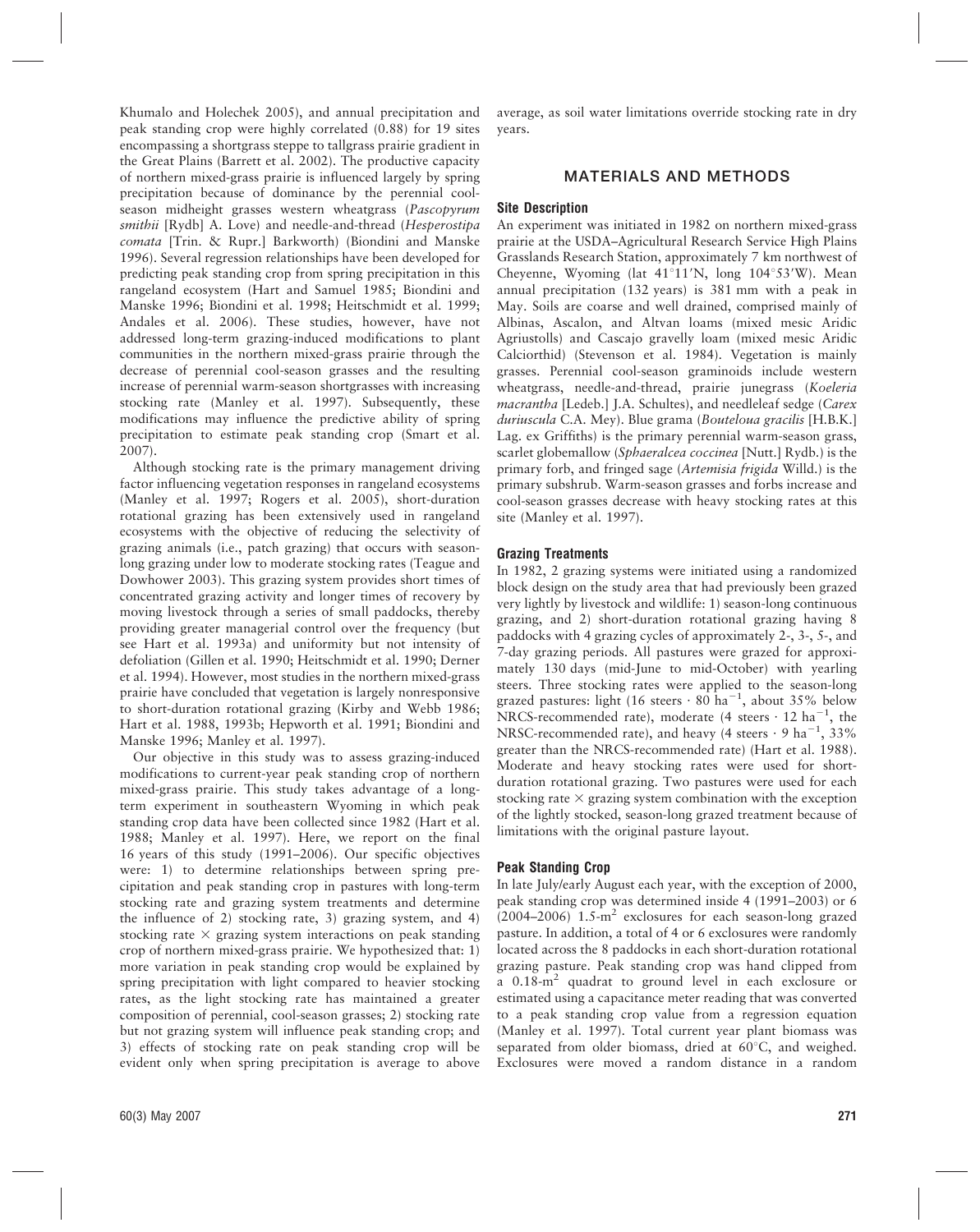Table 1. April, May, June, and annual precipitation (mm) at the High Plains Grasslands Research Station, near Cheyenne, Wyoming (1991– 2006).

| Year              | April | May   | June  | $A + M + J$ | Classification <sup>1</sup> | Annual |
|-------------------|-------|-------|-------|-------------|-----------------------------|--------|
| 1991              | 28.5  | 113.1 | 114.7 | 256.3       | Wet                         | 513.5  |
| 1992              | 11.1  | 46.1  | 66.6  | 123.8       | Average                     | 396.0  |
| 1993              | 61.1  | 38.7  | 96.3  | 196.1       | Average                     | 492.7  |
| 1994              | 40.2  | 42.5  | 16.7  | 99.4        | Average                     | 306.4  |
| 1995              | 39.6  | 189.2 | 101.1 | 329.9       | Wet                         | 575.3  |
| 1996              | 39.5  | 70.9  | 46.5  | 156.9       | Average                     | 393.3  |
| 1997              | 38.3  | 85.6  | 82.4  | 206.3       | Average                     | 578.4  |
| 1998              | 36.1  | 86.9  | 53.5  | 176.5       | Average                     | 315.3  |
| 1999              | 170.0 | 54.4  | 36.7  | 264.1       | Wet                         | 432.8  |
| 2000              | 13.0  | 37.6  | 13.6  | 64.2        | Dry                         | 303.5  |
| 2001              | 59.8  | 63.2  | 31.4  | 154.4       | Average                     | 302.7  |
| 2002              | 6.0   | 16.2  | 20.2  | 42.4        | Dry                         | 204.4  |
| 2003              | 53.5  | 27.6  | 79.5  | 160.6       | Average                     | 345.2  |
| 2004              | 33.3  | 27.6  | 69.6  | 130.5       | Average                     | 359.2  |
| 2005              | 34.3  | 24.9  | 125.5 | 184.7       | Average                     | 379.5  |
| 2006              | 22.4  | 35.8  | 11.6  | 69.8        | Dry                         |        |
| 1991-2006<br>mean | 42.9  | 60.0  | 60.4  | 163.3       |                             | 393.2  |

<sup>1</sup>Dry: April + May + June total < 1991–2006 mean  $-$  1 SD; average: April + May + June total within range of 1991–2006 mean  $\pm$  1 SD; wet: April + May + June total  $>$  1991– 2006 mean  $+ 1$  SD.

cardinal direction each year prior to the grazing season but remained on similar slope and soil series.

### Statistical Analyses

Relationships between peak standing crop and April, May, and June monthly precipitation and all possible combinations of these months, were fit with linear, power, and hyperbolic functions using SigmaPlot 2000 (SPSS Inc., Chicago, IL). The model with the greatest  $r^2$  value was used as the best fit (Derner et al. 2004). To determine the influence of stocking rate on peak standing crop, we limited grazing treatments to only the season-long grazing system and initially analyzed data using analysis of variance (ANOVA; SAS Institute Inc. 1999) with stocking rate (light, moderate, and heavy) as the single factor. To further investigate the influence of stocking rate on peak standing crop, we classified years as average if precipitation during April–June was within the mean  $\pm$  1 SD of the 16-year record, dry if less than the mean  $\pm$  1 SD, and wet if greater than the mean  $\pm$  1 SD (Table 1) and used a 1-factor ANOVA to analyze peak standing crop within each classification. To determine the influence of grazing system and grazing system  $\times$ stocking rate interaction on peak standing crop, we used the season-long and short-duration rotational grazing systems with moderate and heavy stocking rates. A 2-factor ANOVA was used with stocking rate (moderate and heavy) and grazing system (season-long and short-duration rotational). To determine if spring precipitation affected our findings, we classified spring precipitation as previously described and conducted a 2-factor ANOVA (grazing system and stocking rate) within each dry, average, and wet spring classification. The alpha level of 0.10 rather than 0.05 was used in all



April + May + June precipitation (mm)

Figure 1. Hyperbolic relationships between peak standing crop (kg  $\cdot$  ha<sup>-1</sup>, mean  $\pm$  1 SE) and April + May + June spring precipitation (mm) for season-long grazing at light (16 steers  $\cdot$  80 ha<sup>-1</sup>), moderate (4 steers  $\cdot$  12 ha<sup>-1</sup>), and heavy (4 steers  $\cdot$  9 ha<sup>-1</sup>) stocking rates and for short-duration 8-paddock rotational grazing at moderate and heavy stocking rates on northern mixed-grass prairie at the High Plains Grasslands Research Station near Cheyenne, Wyoming (1991–2006).

comparisons to determine significance because of limited replication.

#### RESULTS

#### Spring Precipitation

April, May, and June precipitation amounts varied considerably from 1991 to 2006. For example, April + May + June precipitation exhibited an 8-fold difference from the lowest (42.4 mm in 2002) to the highest (329.9 mm in 1995) value (Table 1). Ten of the 16 springs were classified as average using the criterion of spring precipitation being within  $\pm$  1 SD of the 16-year mean. Three springs each were classified as wet  $(> 1)$ SD) and dry  $(< 1$  SD). Annual precipitation was also quite variable with an almost 3-fold difference between the driest (204 mm in 2002) and wettest (578 mm in 1997) years.

#### Relationship Between Spring Precipitation and Peak Standing Crop

April + May + June precipitation explained at least 54% of the variation in peak standing crop for pastures with long-term stocking rate and grazing system treatments (Fig. 1). The percentage of variation in peak standing crop explained by spring precipitation was similar between stocking rates with short-duration grazing, but it did decrease with increasing stocking rate for season-long grazing. April precipitation explained the greatest percentage of the variation in peak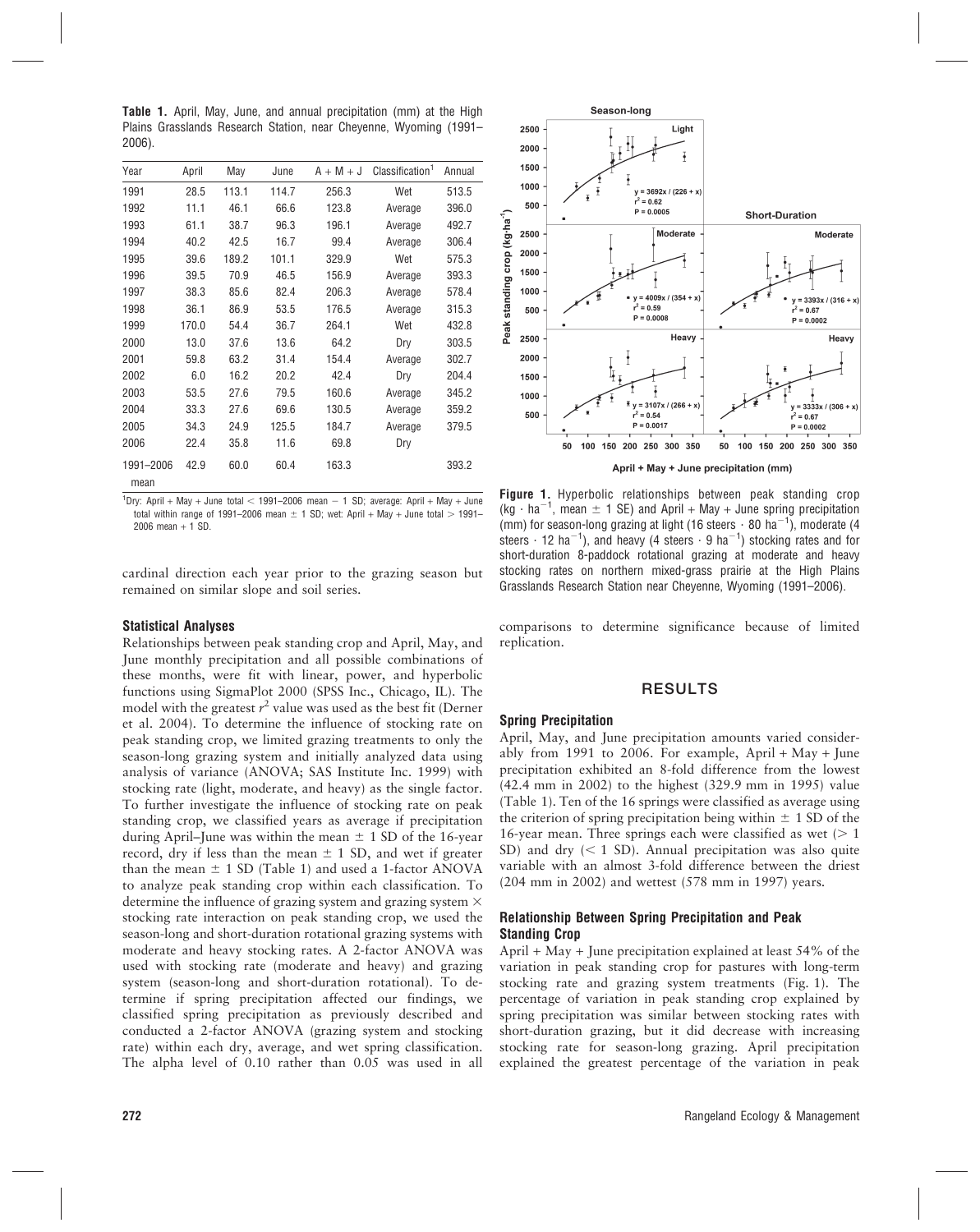

Figure 2. Variation in peak standing crop  $(r^2)$  explained by April, May, and June precipitation (mm) for season-long grazing at light (16 steers  $\cdot$  80 ha<sup>-1</sup>), moderate (4 steers  $\cdot$  12 ha<sup>-1</sup>), and heavy (4 steers  $\cdot$  9 ha<sup>-1</sup>) stocking rates on northern mixed-grass prairie at the High Plains Grasslands Research Station near Cheyenne, Wyoming (1991–2006).

standing crop for season-long grazing at the light stocking rate (45%), May precipitation for the moderate stocking rate (49%), and June precipitation for the heavy stocking rate (34%) (Fig. 2).

#### Stocking Rate

Peak standing crop was  $23\% - 29\%$  greater ( $P = 0.0002$ ) with light (1 495  $\pm$  66 kg  $\cdot$  ha<sup>-1</sup>) compared to moderate (1 218  $\pm$  64 kg  $\cdot$  ha<sup>-1</sup>) and heavy (1 156  $\pm$  56 kg  $\cdot$  ha<sup>-1</sup>) stocking rates, which did not differ, in season-long grazed pastures across the 16 years (1991–2006) (Fig. 3). Differences in peak standing crop among stocking rates occurred during average



Figure 3. Peak standing crop (kg  $\cdot$  ha<sup>-1</sup>, mean  $\pm$  1 SE) for light (16 steers  $\cdot$  80 ha<sup>-1</sup>), moderate (4 steers  $\cdot$  12 ha<sup>-1</sup>), and heavy (4 steers  $\cdot$  9 ha<sup>-1</sup>) stocking rates with season-long grazing on northern mixed-grass prairie at the High Plains Grasslands Research Station, near Cheyenne, Wyoming, for the 1991–2006 study years and for dry, average, and wet springs during this period. Letters indicate significant  $(P < 0.10)$  differences between stocking rates. Data not collected in 2000.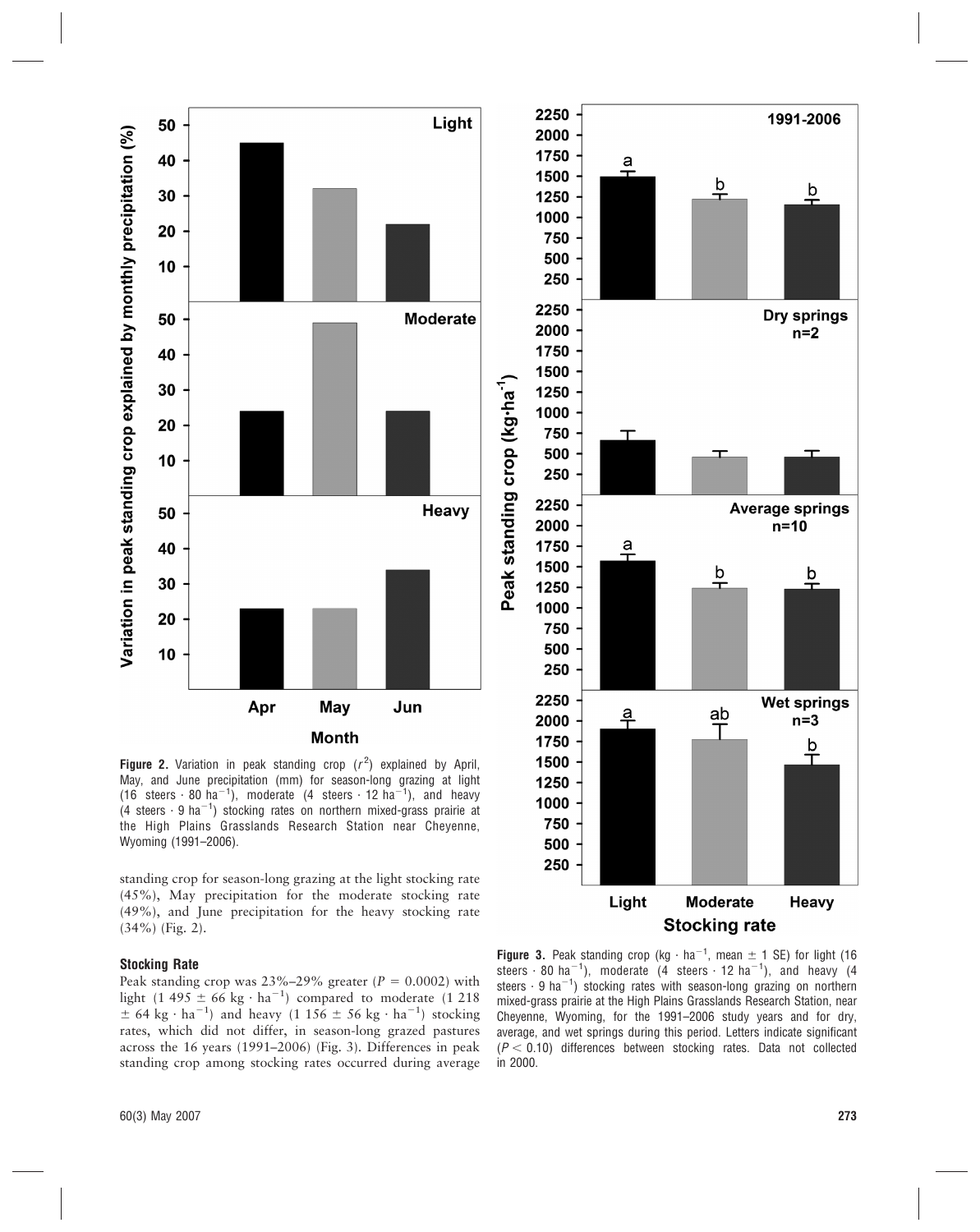$(P = 0.0004)$  and wet  $(P = 0.0828)$  but not dry  $(P = 0.1856)$ springs.

#### Grazing System and Stocking Rate

Grazing system and stocking rate did not interact to influence standing crop across all years (1991–2006) ( $P = 0.4247$ ) or dry (P = 0.6149), average (P = 0.6051), or wet (P = 0.3869) springs (Fig. 4). Nor did grazing system affect peak standing crop for all years ( $P = 0.2013$ ) or dry ( $P = 0.7454$ ), average  $(P = 0.1896)$ , and wet  $(P = 0.5181)$  springs.

### **DISCUSSION**

Livestock grazing has induced modifications to peak standing crop in this northern mixed-grass prairie through stocking rate but not grazing system. More variation in peak standing crop was explained by earlier (April) spring precipitation for light stocking rates, but later (June) spring precipitation explained more variation for the heavy stocking rates. This finding is attributed to the maintenance of a higher composition of perennial, cool-season grasses with light stocking (Manley et al. 1997) and the ability of this plant community to express greater peak standing crop with high amounts of spring precipitation. Milchunas et al. (1994) found that the variability in forage production was explained mostly by spring precipitation in shortgrass steppe and that production per unit increase in precipitation was greater for spring than summer precipitation, but only when spring precipitation was above average. Peak standing crop was 23%–29% greater with light compared to moderate and heavy stocking rates with differences occurring in springs with wet and average precipitation. Conversely, no differences among stocking rates were observed in dry springs, suggesting that constraints of soil water limited expression of productive potential in these years.

Spring precipitation has been used to develop predictive estimations of peak standing crop in the northern mixed-grass prairie (Hart and Samuel 1985; Biondini and Manske 1996; Biondini et al. 1998; Heitschmidt et al. 1999; Andales et al. 2006; Smart et al. 2007), with predictive ability more robust for ecological sites with sandy subsoils that have lower water storage capacity than for sites with loamy subsoils that have a greater water storage capacity (Hart and Samuel 1985). Lauenroth and Whitman (1977) determined that precipitation explained only 5% of the variability in aboveground biomass from a single year of production data in a mixed-grass prairie in western North Dakota. They determined that air temperature, vapor pressure deficit, and soil temperature explained 99% of the variability in aboveground biomass. Discrepancies between our findings and those of Lauenroth and Whitman (1977) emphasize the functionality of long-term data to discern trends across a range of environmental conditions such that land managers have strategic utility of using spring precipitation to predict peak standing crop with a reasonable level of confidence. Tactical predictive ability of estimating peak standing crop within a single year merits inclusion of additional variable input (e.g., soil moisture, seasonal weather forecasts) to increase robustness of predictions (Andales et al. 2006). Nevertheless, these long-term data in the northern mixed-grass prairie provide regression equations for peak standing crop at



**Stocking rate x Grazing system** 

**Figure 4.** Peak standing crop (kg  $\cdot$  ha<sup>-1</sup>, mean  $\pm$  1 SE) for seasonlong and short-duration 8-paddock rotational grazing systems at moderate (4 steers  $\cdot$  12 ha<sup>-1</sup>) and heavy (4 steers  $\cdot$  9 ha<sup>-1</sup>) stocking rates on northern mixed-grass prairie at the High Plains Grasslands Research Station, near Cheyenne, Wyoming, for the 1991–2006 study years and for dry, average, and wet springs during this period. Data not collected in 2000.

light, moderate, and heavy stocking rates that can be used by land managers to determine carrying capacity of their management units.

Milchunas and Lauenroth (1993) concluded, for a global range of environments, that most effects of grazing on aboveground net primary production were negative. For example, standing crop decreased with increasing stocking rate in tallgrass prairie (Cassels et al. 1995) and shortgrass steppe (Milchunas et al. 1994), and standing crop was inversely proportional to stocking rate in southern mixed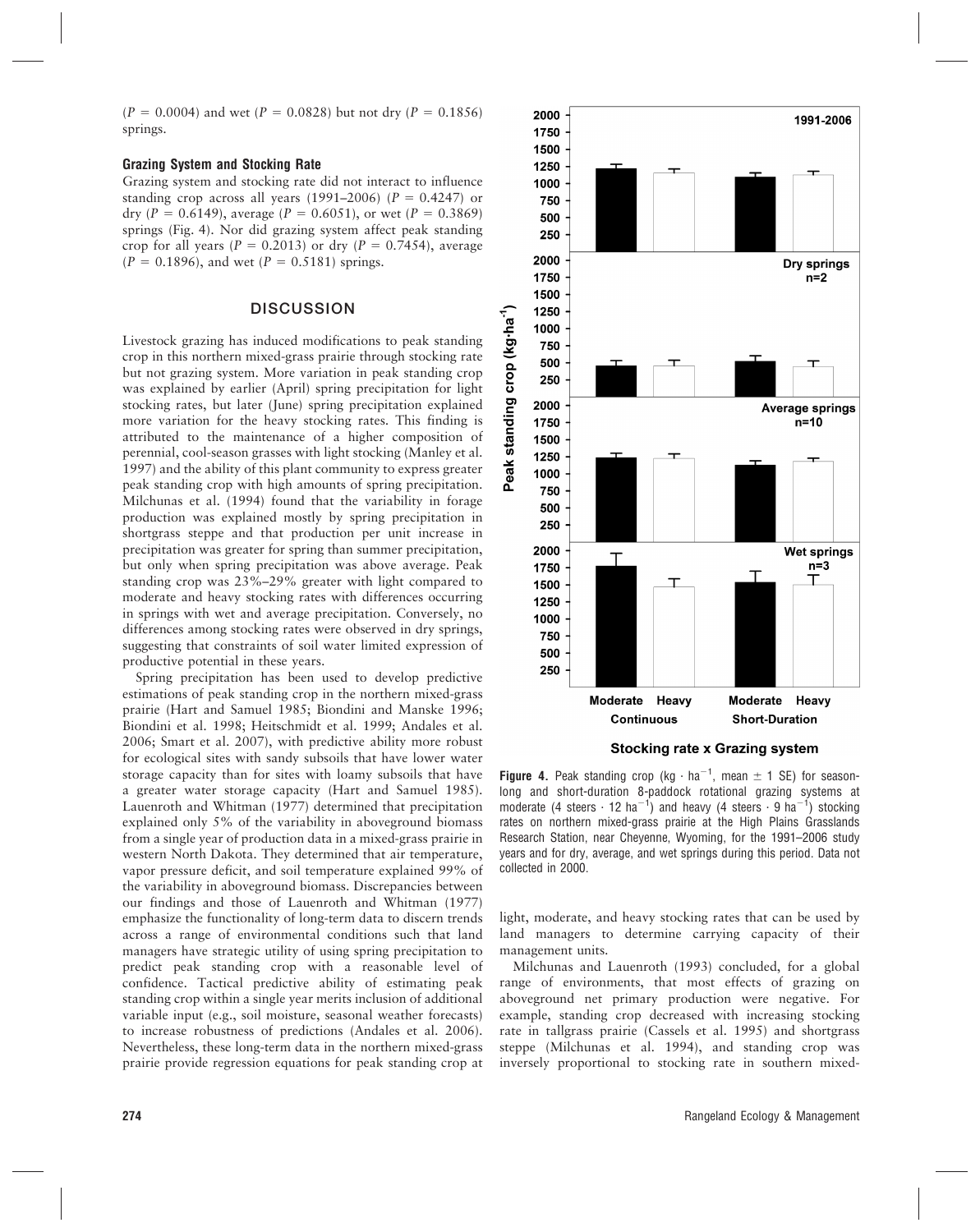grass prairie (Ralphs et al. 1990). We observed a substantial increase (23%–29%) in peak standing crop with light stocking compared to moderate and heavy stocking rates, which is similar to findings of Rogers et al. (2005) in northern mixed-grass prairie. This difference was not demonstrated in the 2 previous studies at this site, as Hart et al. (1988) did not include data from the lightly stocked, season-long grazing treatment because peak standing crop was not collected until 1991, and Manley et al. (1997) had only 4 years of data for comparisons among the 3 stocking rates. Our findings in the northern mixed-grass prairie concur with those of Hart and Ashby (1998) in shortgrass steppe where peak standing crop was greater with light stocking rates compared to moderate and heavy stocking rates, which did not differ after 55 years of treatments.

There is a clear need for long-term experimental analyses of plant community responses to grazing, as vegetation responses develop over a long time (Bullock et al. 2001) and grazing effects on productivity are affected by patch size with defoliation having neutral to positive effects on intermediate and large patches and negative effects on very small patches (Semmartin and Oesterheld 1996). Selective herbivory of coolseason perennial grasses in the northern mixed-grass prairie (Hart et al. 1993a), which are the late-seral dominant plants, is the dominant mechanism contributing to species replacement (Anderson and Briske 1995) and often leads to reductions in carrying capacity (Ellison 1960). Because the shortgrass blue grama is less productive than the cool-season midheight grasses and blue grama increases with increasing stocking rates (e.g., Manley et al. 1997), productive capacity of the northern mixed-grass prairie is reduced (Smart et al. 2007). In contrast, greater peak standing crop with light compared to moderate and heavy stocking rates is attributable to the maintenance of productive potential of the dominant cool-season perennial grasses. Grazing-induced changes in vegetation composition of northern mixed-grass prairie with increasing stocking rate (e.g., Manley et al. 1997) not only affect ecosystem structure by changing a midheight grass community to a shortgrass-dominated community but also affect ecosystem function, as soil carbon storage is more vulnerable to losses associated with drought periods under heavy compared to light stocking rates (Schuman et al. 2005). In addition to stocking rate establishing long-term directional changes in vegetation composition, episodic climatic events (e.g., drought) define the short-term rate and trajectory of change in semiarid rangeland ecosystems (Fuhlendorf et al. 2001).

The lack of a peak standing crop response to grazing system and absence of grazing system by stocking rate interactions in this study are consistent with previous findings from the earlier years of this study (Hart et al. 1988; Manley et al. 1997). Biondini and Manske (1996) also found no differences in aboveground biomass between rotational and season-long grazing in northern mixed-grass prairie in North Dakota. In addition, our findings are in agreement with those from other rangeland ecosystems. Peak standing crop of tallgrass prairie did not differ between season-long and short-duration rotational grazing systems across a range of stocking rates, and grazing system did not interact with stocking rate (Cassels et al. 1995). Standing crop of grass was similar between rotational grazing and season-long grazing in southern mixed-grass prairie (Wood and Blackburn 1984), and total herbage was similar between season-long and rotational grazing in New Mexico shortgrass prairie (White et al. 1991). Heitschmidt et al. (1987) found greater herbaceous standing crop with seasonlong grazing compared to rotational grazing in southern mixedgrass prairie, but this difference was due to greater amounts of senesced rather than live forage.

### MANAGEMENT IMPLICATIONS

Developed relationships between spring precipitation and peak standing crop for stocking rates and grazing systems have utility for strategic planning efforts by land managers. For example, the STEERISK spreadsheet can be used to calculate the most profitable stocking rate for a given level of peak standing crop estimated from April–May precipitation (Hart 1991). Relationships between spring precipitation and peak standing crop can be used to further develop systems models that will assess production risks in semiarid rangeland ecosystems (Andales et al. 2006).

This long-term study illustrates the importance of stocking rate affecting current year peak standing crop of the northern mixed-grass prairie. The lack of a grazing system effect on peak standing crop is consistent with previous findings from this study site (Hart et al. 1988; Manley et al. 1997) and may be attributable to the range of stocking rates used in this study. Grazing-induced modification of this rangeland ecosystem has fundamental implications to land managers, as vegetative productivity was 19%–23% less with moderate to heavy compared to light stocking rates. This decline in productivity is largely a result of replacement of cool-season perennial grasses by less productive, warm-season perennial shortgrasses. As a result of this diminished carrying capacity in pastures under moderate to heavy stocking rates, land managers who do not adjust their stocking rates to account for reduced production are imposing grazing pressures higher than sustainable for the lower-yielding plant communities. As such, this likely results in a negative feedback loop whereby grazing at higher-than-intended grazing pressures exacerbates vegetation changes from a northern mixed-grass prairie to a community more characteristic of the shortgrass steppe with increasing dominance of blue grama. Structural and functional changes (Schuman et al. 2005) associated with moderate and heavy stocking rates likely alter the vegetation state of the plant community and may require substantial modifications in management to transition the plant community back to a vegetation state dominated by midheight perennial coolseason grasses.

# ACKNOWLEDGMENTS

Mary Ashby, Stanley Clapp, Erica East, Pam Freeman, Tammy Kanode, Jessica Parks, Troy Smith, Jeff Thomas, Ashley Whitman, and numerous student workers collected vegetation data at the High Plains Grasslands Research Station. Matt Mortenson conducted the statistical analyses and prepared figures and tables. We appreciate the insightful review comments from Don Kirby, Sandy Smart, Lance Vermeire, and 2 anonymous reviews.